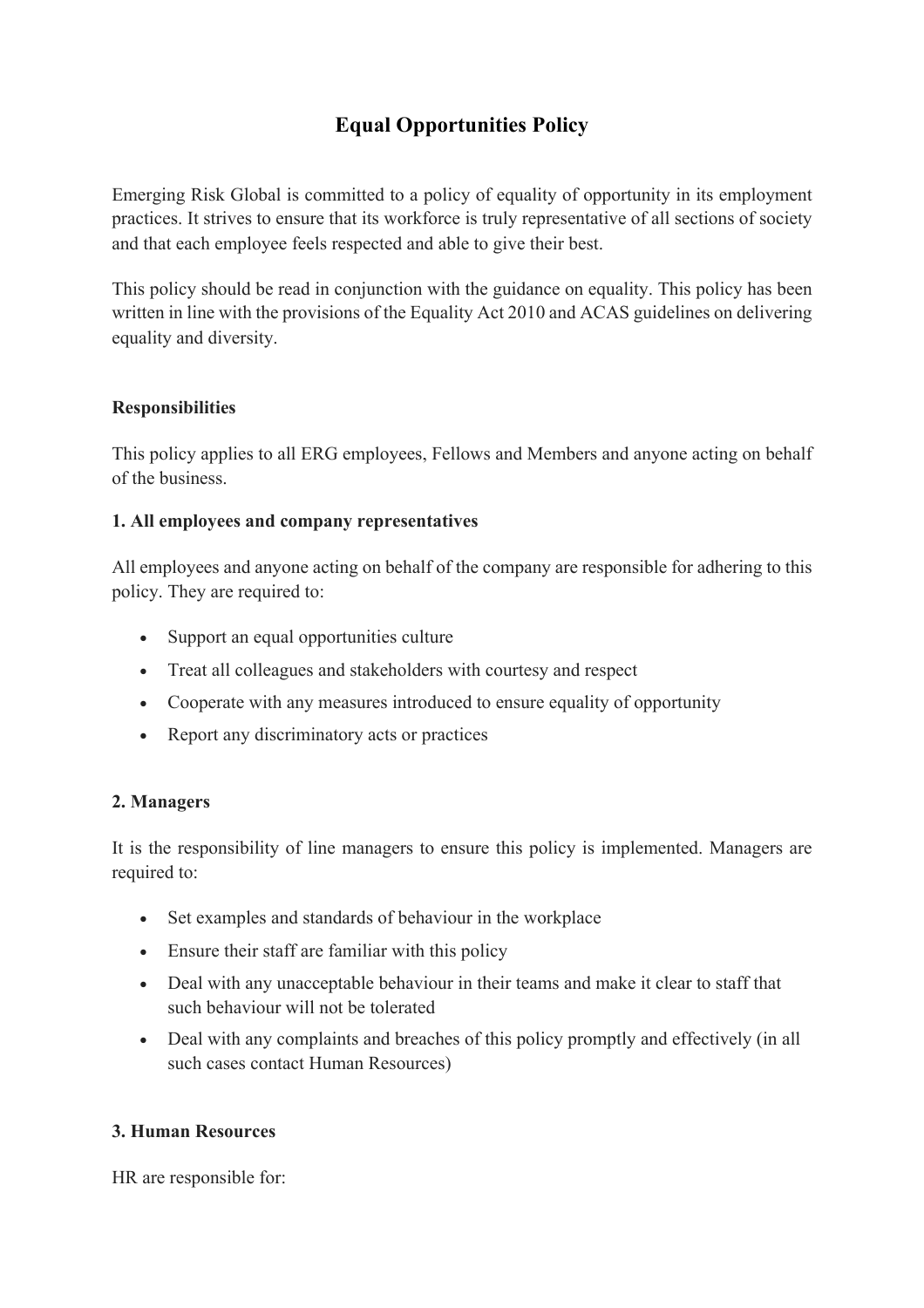- Providing advice and guidance to managers on all matters relating equal opportunities
- Providing advice and support to staff
- Ensuring equality is an integral part of all employment practices, including recruitment, performance management, promotion, learning and development

#### **Discrimination**

The company aims to provide equality and fairness for all in our employment and not to discriminate because of so called 'protected characteristics', i.e. age, disability, gender reassignment, marriage and civil partnership, pregnancy and maternity, race, religion or belief, sex and sexual orientation. We oppose all forms of unlawful and unfair discrimination, including:

- Direct discrimination treating someone less favourably because they have a protected characteristic
- Indirect discrimination when applying a certain policy or rule to everyone disadvantages someone with a protected characteristic
- Discrimination by association discriminating against someone because they associate with another person who possesses a protected characteristic
- Discrimination by perception discriminating against someone because others think they possess a particular protected characteristic
- Victimisation when someone suffers a detriment because they have made a complaint, raised a grievance or have given evidence in relation to discrimination.

## **Bullying and harassment**

The company views bullying and harassment as morally, legally and professionally unacceptable and it will not be tolerated. Any allegations into bullying and harassment will be fully investigated and an appropriate action will be taken under the disciplinary or grievance policy if necessary.

**Bullying** may be characterised as offensive, intimidating, malicious or insulting behaviour, an abuse or misuse of power through means that undermine, humiliate, denigrate or injure the recipient (ACAS).

**Harassment** is an unwanted behaviour, perceived as demeaning and unacceptable by the recipient.

Bullying and harassment are not determined by the intention of the person carrying out the action but by the effect they have on the recipient.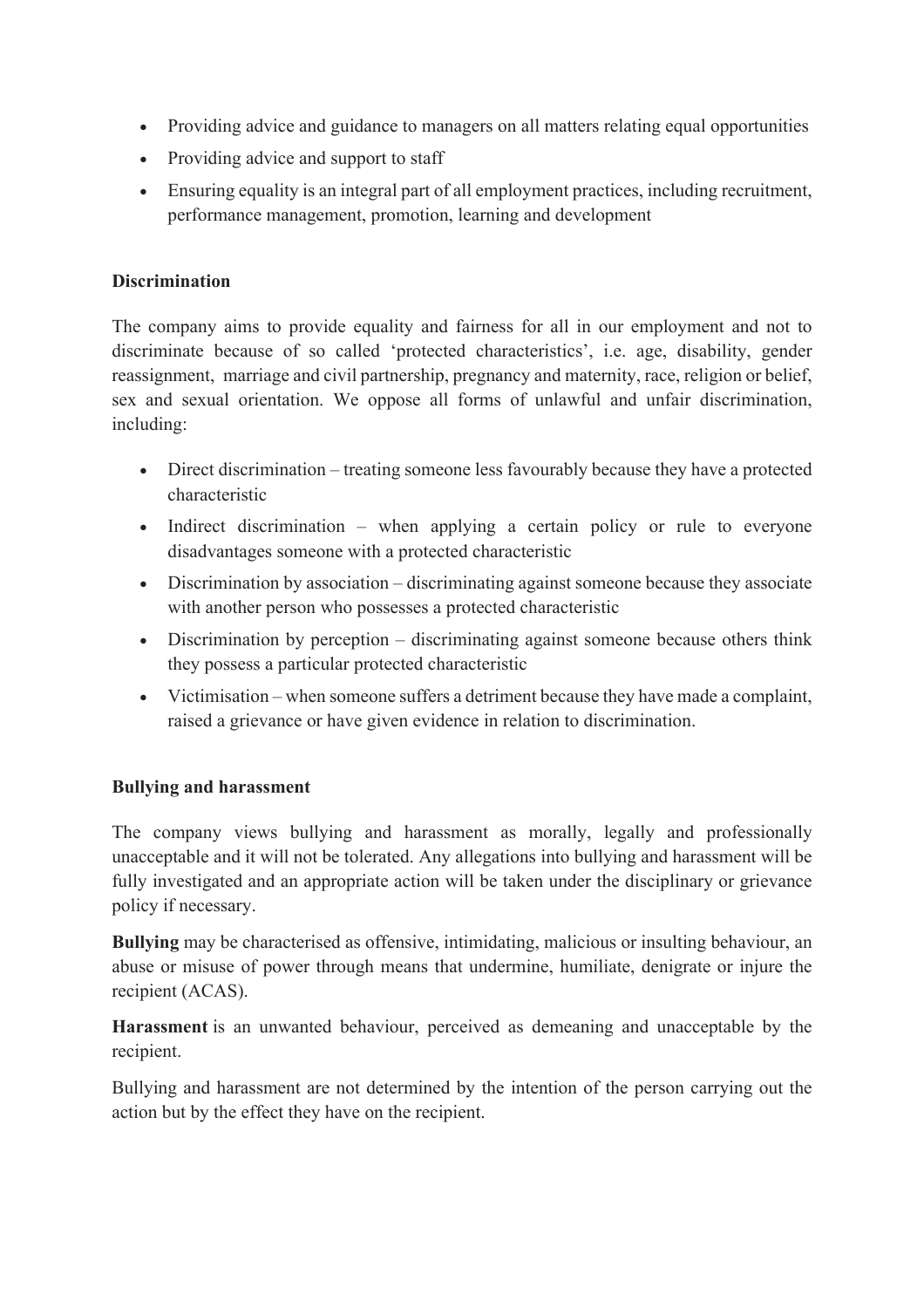Bullying and harassment can often be hard to recognise. Behaviour that is considered bullying by one person may be considered firm management by another. Examples of behaviour which does constitute bullying or harassment include:

- Spreading malicious rumours or insulting someone
- Unwelcome sexual advance touching, inappropriate comments, standing too close, display of offensive materials, etc.
- Exclusion or victimisation
- Overbearing supervision or other misuse of power or position
- Making threats or comments about job security without foundation
- Copying memos that are critical about someone to others who do not need to know
- Humiliation e.g. reprimanding someone in front of other staff when this should be done in private
- Persistent placing of excessive demands, setting unrealistic work targets
- Unfair treatment
- Deliberately undermining a competent worker by constant criticism

While any instances of bullying and harassment will not be tolerated, it is important to note that as part of their role, the managers may:

- Give constructive feedback regarding work performance on a regular basis
- Address under-performance or unacceptable behaviour
- Issue reasonable instructions and expect staff to carry them out
- Set clear and reasonable objectives for staff and monitor their progress
- Set standards of workplace performance and behaviours

Carrying out these functions does not constitute an act of bullying or harassment, although some staff may feel stressed or anxious while the procedures are ongoing. However, abusing these procedures may constitute bullying or harassing behaviour.

## **Employment practices**

## **Recruitment and selection**

The company welcomes applications from all sections of community. It follows fair and consistent processes, in which recruitment decisions are made based on the abilities, merits and qualifications of the candidates.